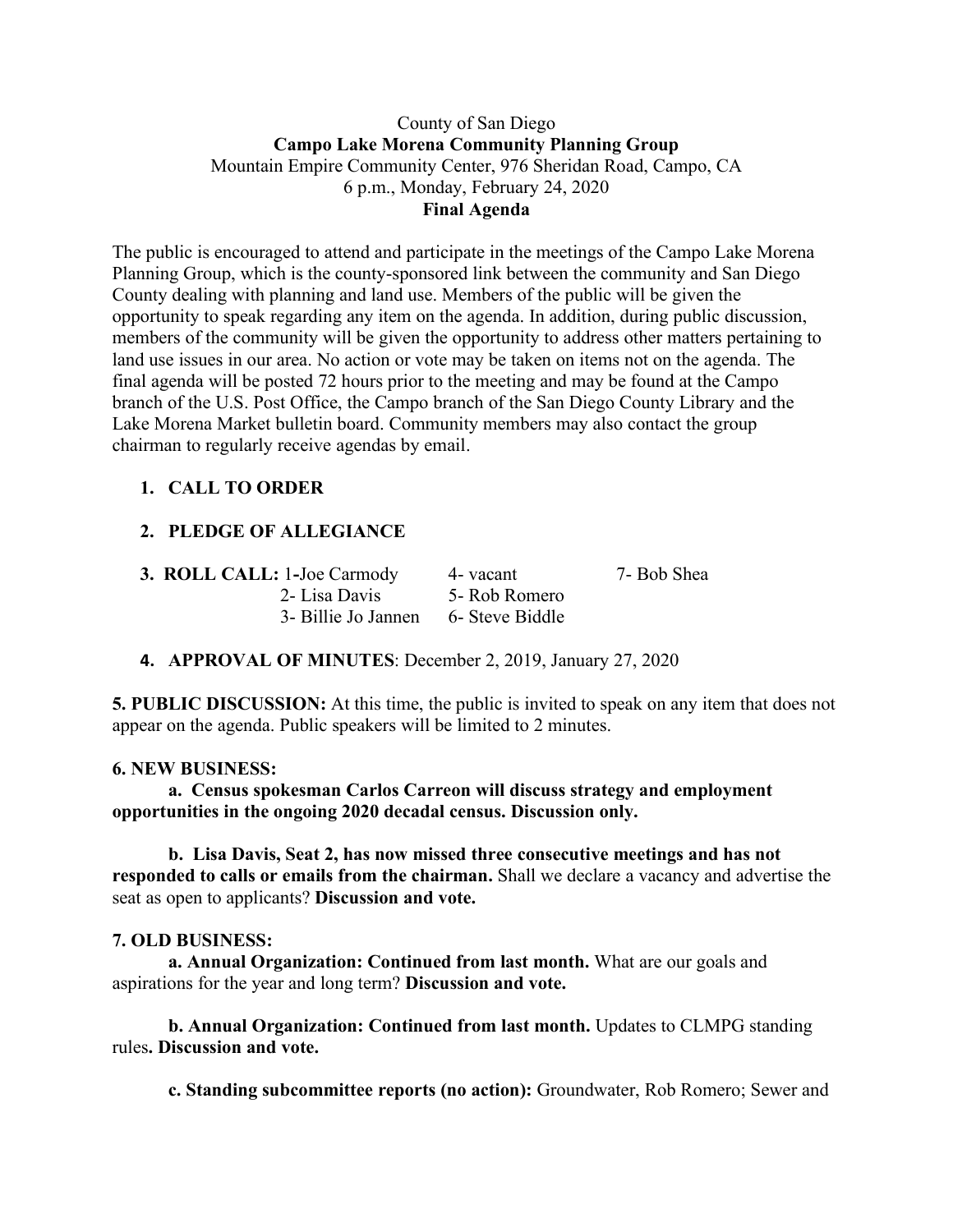Septic, Joe Carmody; Community Economic Impacts, Steve Biddle; Traffic and Public Safety, Bob Shea.

**d. Ad hoc subcommittee reports (no action):** Solar Projects, Joe Carmody and Rob Romero; Cannabis, Rob Romero and Steve Biddle.

**e. Chairman's Report, Billie Jo Jannen (no action):** We have received exciting news from Jose Alvarez of California Senator Ben Hueso's office regarding the problems arising from unfair insurance non-renewals. Assembly Bill 2367 has been introduced to stop non-renewals of fire-hardened properties and fire-hardened communities. This is among the items listed in our "bill of rights" request, so we will likely be in support of its passage. See it here: http://www.insurance.ca.gov/0400-news/0100-press-releases/2020/release017-2020.cfm

Vice Chairman Steve Biddle is the first member to turn in his annual training certificate and Form 700. Thank you Steve!

Ethics training here: http://localethics.fppc.ca.gov/login.aspx

Form 700 here: www.fppc.ca.gov/content/dam/fppc/NS-Documents/TAD/Form%20700/2019- 2020/Form%20700%202019.2020%20IA.pdf

County training here:

https://www.sandiegocounty.gov/content/dam/sdc/pds/Groups/Chair\_Resources/ CPSGAnnualTraining2020.pdf

## **8. CORRESPONDENCE AND ANNOUNCEMENTS**

**a. The Star Ranch vesting and landscape architecture maps** are available, both at meetings and by appointment with the CLMPG chairman. Staff has delayed release of the EIR until it can figure out what type of greenhouse gas analysis large projects should include**.** The ranch was offered for sale in an announcement sent out in late November 2018. **The proposed plan is still in play and is part of the property offering, but will be abandoned if purchased by conservation entities.**

**b. We have received updated plans for Forefront Power's 17-acre industrial solar application at 1827 Lake Morena Drive.** They are available, both at regular meetings and by appointment with the CLMPG chairman or Solar Subcommittee chairmen. Please contact Solar Subcommittee co-chair Rob Romero or Joe Carmody to participate in formulating community responses to the several phases of planning.

**c. Notice of opening (Feb. 2) and closing (March 1) dates for Pace (Purchase of Agricultural Conservation Easement) program.** Under the PACE Program, agricultural property owners can be compensated for placing a perpetual easement on their property that limits future uses to agriculture. Project website here: https://www.sandiegocounty.gov/pds/advance/PACE.html. **Forwarded to group.**

**d. Notice: Planning and Development Services opened (on Feb. 14) public review on draft documents for the Water Efficiency Update to the Landscape Ordinance.** Public